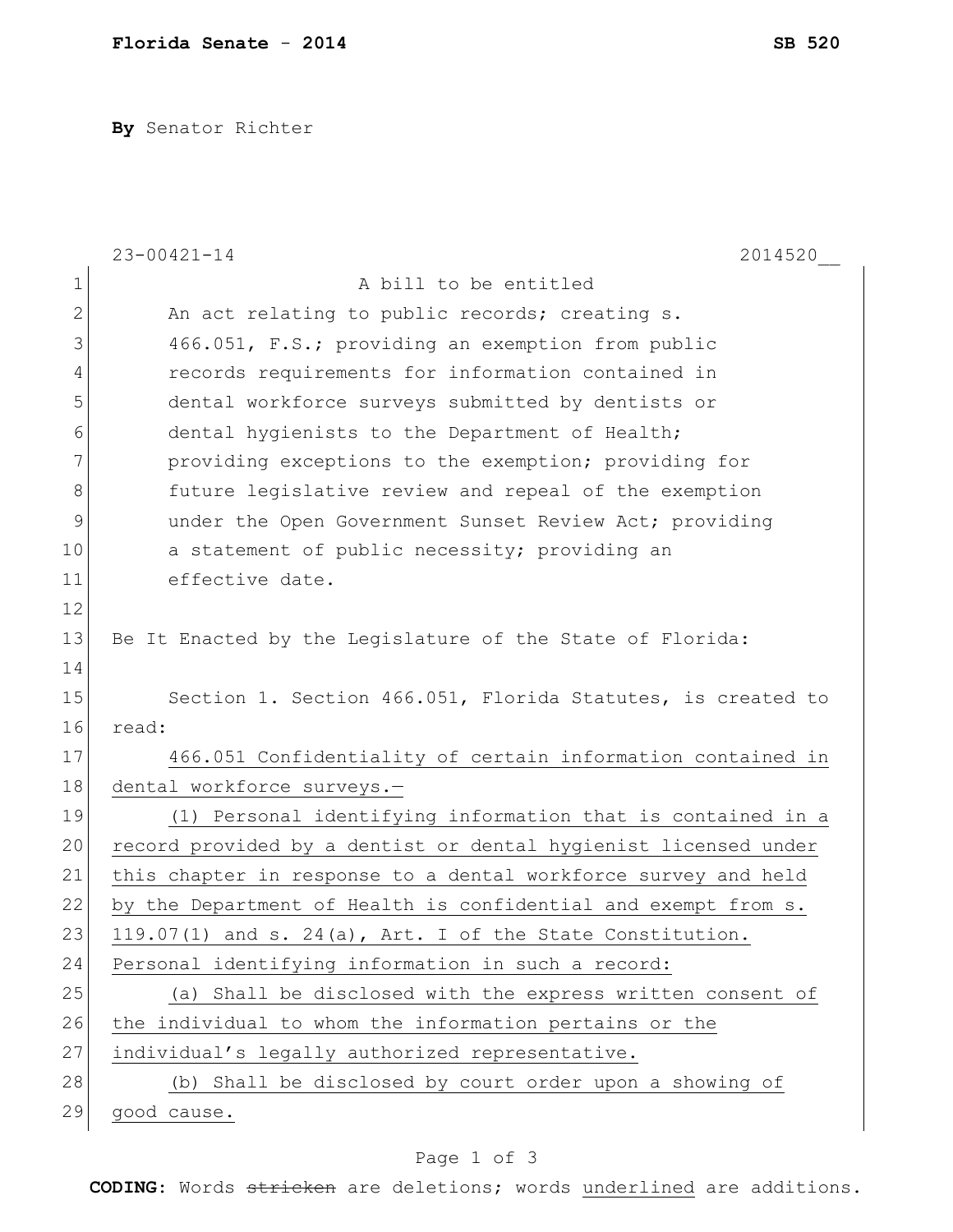|    | $23 - 00421 - 14$<br>2014520                                     |
|----|------------------------------------------------------------------|
| 30 | (c) May be disclosed to a research entity, if the entity         |
| 31 | seeks the records or data pursuant to a research protocol        |
| 32 | approved by the Department of Health, maintains the records or   |
| 33 | data in accordance with the approved protocol, and enters into a |
| 34 | purchase and data-use agreement with the department, the fee     |
| 35 | provisions of which are consistent with s. $119.07(4)$ . The     |
| 36 | department may deny a request for records or data if the         |
| 37 | protocol provides for intrusive follow-back contacts, does not   |
| 38 | plan for the destruction of the confidential records after the   |
| 39 | research is concluded, is administratively burdensome, or does   |
| 40 | not have scientific merit. The agreement must prohibit the       |
| 41 | release of information by the research entity which would        |
| 42 | identify individuals, limit the use of records or data to the    |
| 43 | approved research protocol, and prohibit any other use of the    |
| 44 | records or data. Copies of records or data issued pursuant to    |
| 45 | this paragraph remain the property of the department.            |
| 46 | (2) This section is subject to the Open Government Sunset        |
| 47 | Review Act in accordance with s. 119.15 and shall stand repealed |
| 48 | on October 2, 2019, unless reviewed and saved from repeal        |
| 49 | through reenactment by the Legislature.                          |
| 50 | Section 2. The Legislature finds that it is a public             |
| 51 | necessity that personal identifying information that is          |
| 52 | contained in a record provided by a dentist or dental hygienist  |
| 53 | licensed under chapter 466, Florida Statutes, who responds to a  |
| 54 | dental workforce survey be made confidential and exempt from     |
| 55 | disclosure. Candid and honest responses by licensed dentists or  |
| 56 | dental hygienists to the workforce survey will ensure that       |
| 57 | timely and accurate information is available to the Department   |
| 58 | of Health. The Legislature finds that the failure to maintain    |

## Page 2 of 3

**CODING**: Words stricken are deletions; words underlined are additions.